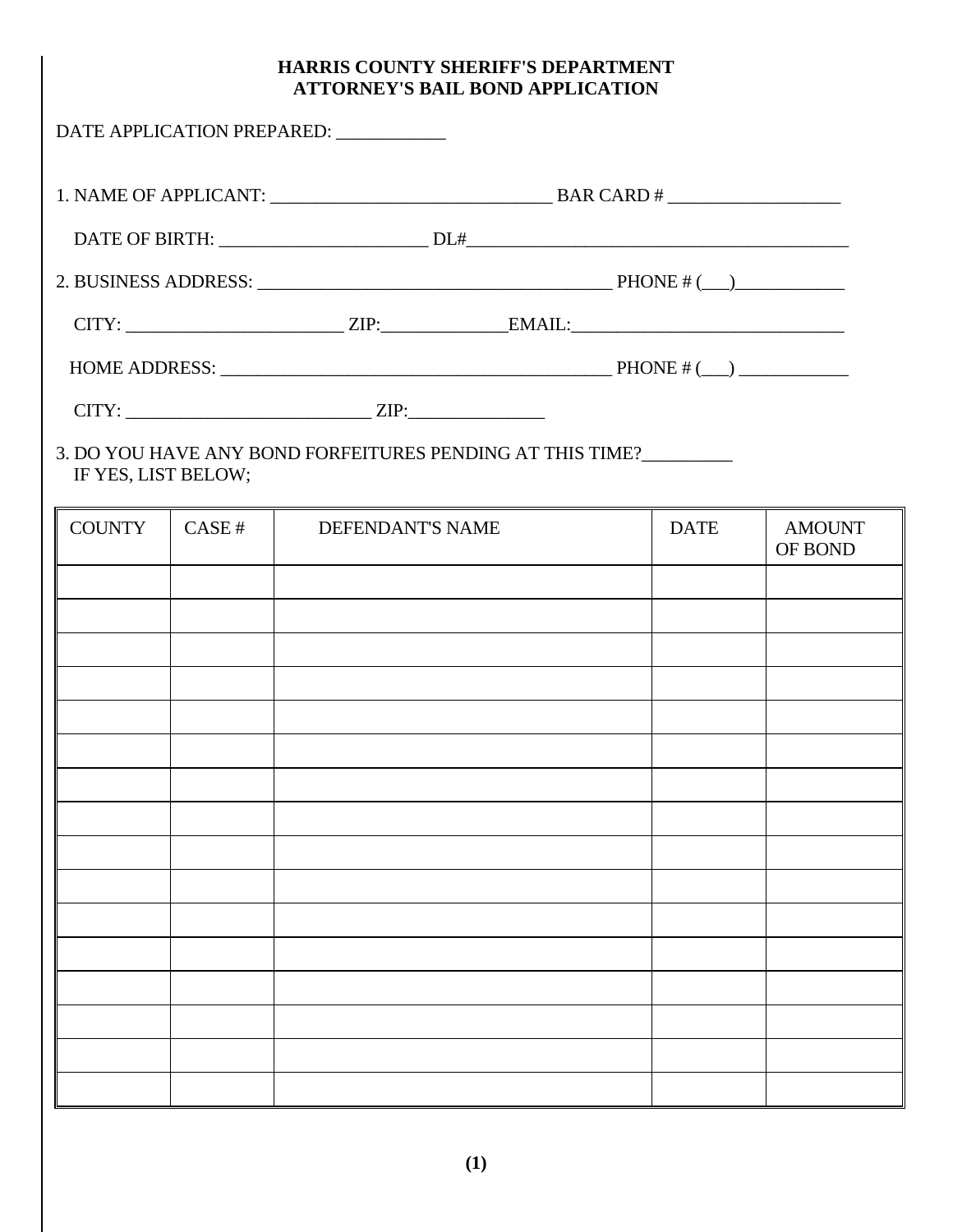4. DO YOU HAVE ANY UNSATISFIED JUDGEMENTS PENDING AGAINST YOU? IF SO, HOW MANY? \_\_\_\_\_\_\_\_ GIVE THE FOLLOWING INFORMATION.

| <b>COUNTY</b> | $\operatorname{CASE}$ # | DEFENDANT'S NAME | <b>DATE</b> | <b>AMOUNT</b><br>OF BOND |
|---------------|-------------------------|------------------|-------------|--------------------------|
|               |                         |                  |             |                          |
|               |                         |                  |             |                          |
|               |                         |                  |             |                          |
|               |                         |                  |             |                          |
|               |                         |                  |             |                          |
|               |                         |                  |             |                          |
|               |                         |                  |             |                          |
|               |                         |                  |             |                          |
|               |                         |                  |             |                          |
|               |                         |                  |             |                          |
|               |                         |                  |             |                          |
|               |                         |                  |             |                          |
|               |                         |                  |             |                          |
|               |                         |                  |             |                          |
|               |                         |                  |             |                          |
|               |                         |                  |             |                          |
|               |                         |                  |             |                          |
|               |                         |                  |             |                          |
|               |                         |                  |             |                          |
|               |                         |                  |             |                          |
|               |                         |                  |             |                          |
|               |                         |                  |             |                          |
|               |                         |                  |             |                          |
|               |                         |                  |             |                          |
|               |                         |                  |             |                          |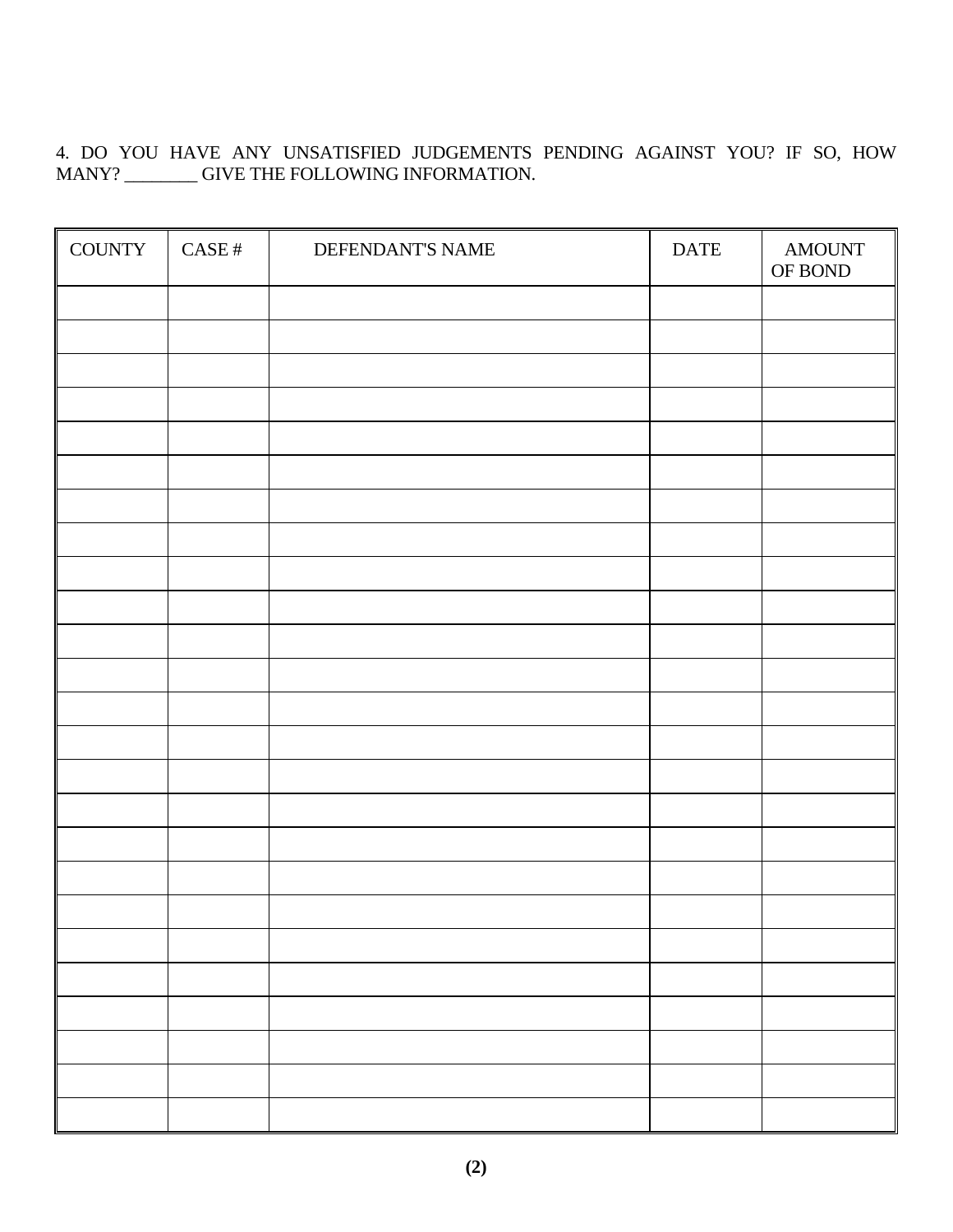AS A TEST OF SOLVENCY AND IN ORDER TO SECURE PAYMENT OF ANY OBLIGATION INCURRED BY ME IN WRITING BAIL BONDS FOR MY CLIENTS, IT IS MY INTENTION TO PLACE ON DEPOSIT WITH THE HARRIS COUNTY TREASURER'S OFFICE THE BELOW LISTED SECURITY IN THE AMOUNT INDICATED:

U.S. CURRENCY: \$\_\_\_\_\_\_\_\_\_\_\_\_\_\_\_\_\_\_\_\_

CASHIER'S CHECK: \$

CERTIFICATE OF DEPOSIT:\$\_\_\_\_\_\_\_\_\_\_\_\_\_\_\_\_\_\_\_\_CD No.#\_\_\_\_\_\_\_\_\_\_\_\_\_\_\_\_\_\_\_\_\_\_\_\_\_\_\_\_\_\_\_\_\_\_\_\_\_

BANK NAME AND LOCATION:\_\_\_\_\_\_\_\_\_\_\_\_\_\_\_\_\_\_\_\_\_\_\_\_\_\_\_\_\_\_\_\_\_\_\_\_\_\_\_\_\_\_\_\_\_\_\_\_\_\_\_\_\_\_\_\_\_\_\_\_\_\_

IT IS AGREED AND UNDERSTOOD THAT I WILL NOT ACT AS SURETY FOR DEFENDANT'S OF OTHER ATTORNEYS AND THAT I WILL ONLY ACT AS SURETY FOR THOSE PERSON THAT I ACTUALLY REPRESENT IN CRIMINAL CASES.

I HEREBY AUTHORIZE THE HARRIS COUNTY SHERIFF'S DEPARTMENT TO CHECK ANY AND ALL RECORDS NECESSARY TO ASCERTAIN THE VALIDITY OF ANY OF THE STATEMENTS MADE ON THIS APPLICATION, INCLUDING A CREDIT CHECK TO DETERMINE THE DEGREE OF SOLVENCY. I HAVE READ AND DO HEREBY DECLARE THAT I WILL COMPLY FULLY WITH REGULATIONS OF THE HARRIS COUNTY SHERIFF'S DEPARTMENT AND BAIL BOND ACT WHICH PERTAINS TO PERSONS LICENSED TO PRACTICE LAW.

THE UNDERSIGN CERTIFIES THAT THE INFORMATION CONTAINED IN THIS APPLICATION HAS BEEN CAREFULLY READ AND IS COMPLETE WITHOUT MATERIAL OMISSIONS, TRUE AND CORRECT.

 $\frac{1}{2}$  ,  $\frac{1}{2}$  ,  $\frac{1}{2}$  ,  $\frac{1}{2}$  ,  $\frac{1}{2}$  ,  $\frac{1}{2}$  ,  $\frac{1}{2}$  ,  $\frac{1}{2}$  ,  $\frac{1}{2}$  ,  $\frac{1}{2}$  ,  $\frac{1}{2}$  ,  $\frac{1}{2}$  ,  $\frac{1}{2}$  ,  $\frac{1}{2}$  ,  $\frac{1}{2}$  ,  $\frac{1}{2}$  ,  $\frac{1}{2}$  ,  $\frac{1}{2}$  ,  $\frac{1$ DATE APPLICANT'S SIGNATURE

SUBSCRIBED AND SWORN TO BEFORE ME THIS THE \_\_\_\_\_\_\_\_ DAY OF

A.D., 20  $\overline{BY}$  , AFFIANT.

WITNESS MY HAND AND SEAL OF OFFICE THIS THE \_\_\_\_\_\_\_\_ DAY OF

 $\overline{\phantom{a}}$  , and the contract of the contract of the contract of the contract of the contract of the contract of the contract of the contract of the contract of the contract of the contract of the contract of the contrac

A.D., 20\_\_\_\_\_\_.

 NOTARY PUBLIC FOR THE STATE OF TEXAS MY COMMISSION EXPIRES: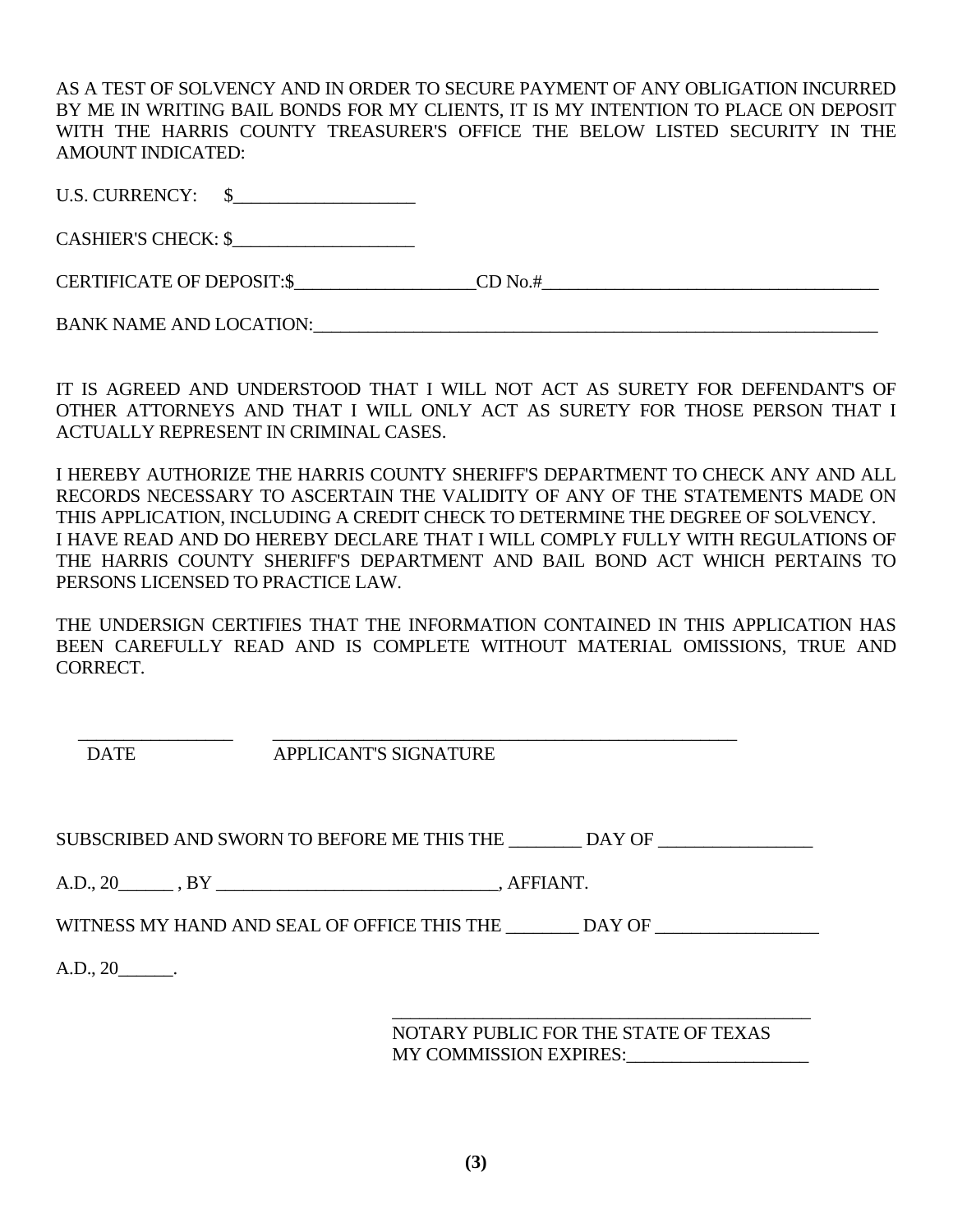#### **PERSONAL FINANCIAL STATEMENT**

TO: HARRIS COUNTY SHERIFF'S DEPARTMENT, HOUSTON, TEXAS

NAME: \_\_\_\_\_\_\_\_\_\_\_\_\_\_\_\_\_\_\_\_\_\_\_\_\_\_\_\_\_\_\_\_\_\_\_\_\_\_\_\_\_\_\_\_\_\_\_\_\_\_\_\_\_\_

ADDRESS:\_\_\_\_\_\_\_\_\_\_\_\_\_\_\_\_\_\_\_\_\_\_\_\_\_\_\_\_\_\_\_\_\_\_\_\_\_\_\_\_\_\_\_\_\_\_\_\_\_\_\_\_

 $CITY:$   $ZIP:$ 

PHONE  $(\_\_)$  -

DATE

\*\*\*\*\*\*\*\*\*\*\*\*\*\*\*\*\*\*\*\*\*\*\*\*\*\*\*\*\*\*\*\*\*\*\*\*\*\*\*\*\*\*\*\*\*\*\*\*\*\*\*\*\*\*\*\*\*\*\*\*\*\*\*\*\*\*\*\*\*\*\*\*\*\*\*\*\*\*\*\*\*\*\*\*\*\*\*\*\*\*\*\*

FOR THE PURPOSE OF INSURING SOLVENCY AND FOR CLAIMS AND DEMAND AGAINST THE UNDERSIGNED, THE UNDERSIGNED SUBMITS THE FOLLOWING AS A BEING TRUE AND ACCURATE STATEMENT OF HIS FINANCIAL CONDITION ON THE FOLLOWING DATE.

 $\frac{1}{20}$ , 20

\*\*\*\*\*\*\*\*\*\*\*\*\*\*\*\*\*\*\*\*\*\*\*\*\*\*\*\*\*\*\*\*\*\*\*\*\*\*\*\*\*\*\*\*\*\*\*\*\*\*\*\*\*\*\*\*\*\*\*\*\*\*\*\*\*\*\*\*\*\*\*\*\*\*\*\*\*\*\*\*\*\*\*\*\*\*\*\*\*\*\*\*

| <b>ASSETS</b>                                         |               | LIABILITIES AND NET WORTH                                 |               |
|-------------------------------------------------------|---------------|-----------------------------------------------------------|---------------|
| <b>CASH ON HAND &amp; IN BANK</b><br>(SCHEDULE 2)     | $\mathcal{S}$ | NOTES PAYABLE TO BANKS -<br><b>SECURED - (SCHEDULE 2)</b> | $\mathcal{S}$ |
| <b>U.S. GOVERNMENT SECURITIES</b>                     |               | NOTES PAYABLE TO BANKS -<br>UNSECURED-(SCHEDULE 2)        |               |
| ACCTS., LOANS & NOTES RES.<br>(SCHEDULE 3)            |               | NOTES PAYABLE TO<br><b>RELATIVES</b>                      |               |
| <b>CASH SURRENDER VALUE LIFE</b><br>INS. (SCHEDULE 4) |               | <b>ACCTS. &amp; NOTES PAYABLE TO</b><br><b>OTHERS</b>     |               |
| <b>OTHER STOCKS &amp; BONDS</b><br>(SCHEDULE 5)       |               | <b>RENTS &amp; INTEREST DUE</b>                           |               |
| <b>REAL ESTATE (SCHEDULE 1)</b>                       |               | <b>TAXES DUE (SCHEDULE 1)</b>                             |               |
| AUTOMOBILES - NUMBER ()                               |               | <b>LIEN ON REAL ESTATE</b><br>(SCHEDULE 1)                |               |
| <b>OTHER ASSETS (ITEMIZE)</b>                         |               | <b>OTHER LIABILITIES (ITEMIZE)</b>                        |               |
|                                                       |               |                                                           |               |
|                                                       |               |                                                           |               |
|                                                       |               | <b>TOTAL LIABILITIES</b>                                  |               |
|                                                       |               | <b>NET WORTH</b>                                          |               |
| TOTAL ASSETS                                          | $\mathcal{S}$ | <b>TOTAL LIABILITIES &amp; NET</b><br><b>WORTH</b>        | \$            |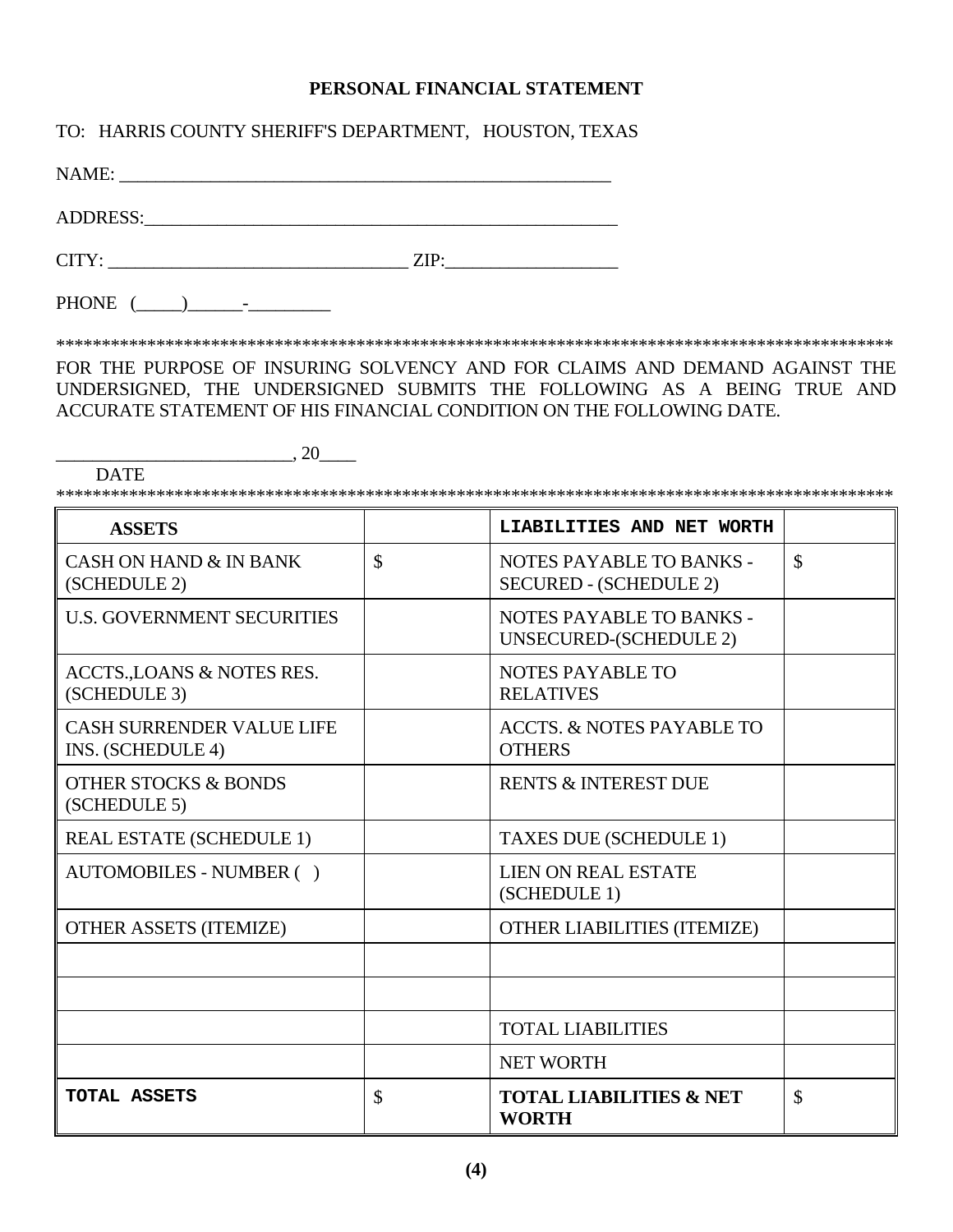# **SOURCE OF INCOME CONTINGENT LIABILITIES**  SALARY SALARY SALARY SALARY SALARY BONUS & COMMISSION  $\S$  ON LEASES OR CONTRACTS  $\S$ DIVIDENDS & INTEREST  $\vert \$   $\vert$  EGAL CLAIMS  $\vert \$ REAL ESTATE INCOME  $\vert \$   $\vert$  other special debt  $\vert \$

### **INSURANCE**

| <b>FIRE INS. BUILDINGS</b>   | PERSONAL               |  |
|------------------------------|------------------------|--|
| HOUSEHOLD EFFECTS & AUTOS    | <b>GENERAL PUBLIC</b>  |  |
| LIABILITIES INS. AUTOMOBILES | <b>OTHER INSURANCE</b> |  |
|                              |                        |  |

#### **SCHEDULE 1** - **REAL ESTATE**

#### **REAL PROPERTY LIST:**

#### REAL ESTATE EXEMPT FROM FORCE SALE:

LEGAL DESCRIPTION, VOLUME AND PAGE, ADDRESS, ORIGINAL PRICE, APPRAISED VALUE, ENCUMBRANCE, TAXES.

| RESIDENTIAL HOMESTEAD:     |                      |                       |                  |                   |
|----------------------------|----------------------|-----------------------|------------------|-------------------|
|                            | LEGAL VOL PG ADDRESS | ENCUMBRANCE ORG PRICE |                  | <b>APP. VALUE</b> |
|                            |                      |                       |                  |                   |
|                            |                      |                       |                  |                   |
|                            |                      |                       |                  |                   |
|                            |                      |                       |                  |                   |
|                            |                      |                       |                  |                   |
| <b>BUSINESS HOMESTEAD:</b> |                      |                       |                  |                   |
| LEGAL VOL PG               | <b>ADDRESS</b>       | <b>ENCUMBRANCE</b>    | <b>ORG PRICE</b> | <b>APP. VALUE</b> |
|                            |                      |                       |                  |                   |
|                            |                      |                       |                  |                   |
|                            |                      |                       |                  |                   |
|                            |                      |                       |                  |                   |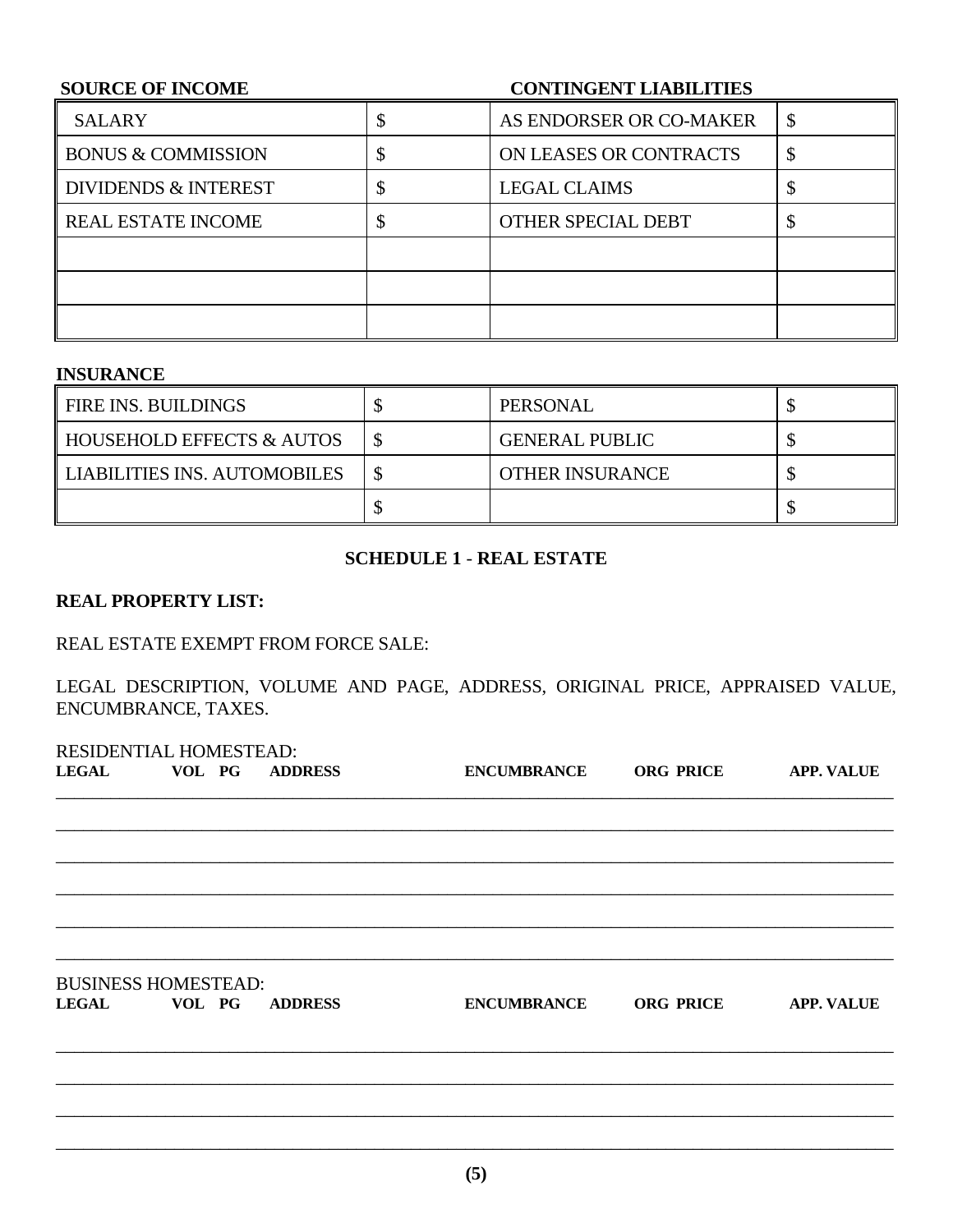| <b>NOT EXEMPT FROM FORCED SALE:</b> |        |                |
|-------------------------------------|--------|----------------|
| LEGAL                               | VOL PG | <b>ADDRESS</b> |

**ENCUMBRANCE** 

**ORG PRICE** 

APP. VALUE

| <b>STATE OF TEXAS</b>   |                                                                                   |
|-------------------------|-----------------------------------------------------------------------------------|
| <b>COUNTY OF HARRIS</b> |                                                                                   |
|                         | I, _______________, APPLICANT, DO HEREBY DECLARE THE INFORMATION                  |
|                         | CONTAINED IN SCHEDULES NO. 1,2,3,4 AND 5 ARE TRUE AND CORRECT TO THE BEST OF      |
| MY KNOWLEDGE.           |                                                                                   |
|                         |                                                                                   |
|                         | (APPLICANT)                                                                       |
|                         | SUBSCRIBED AND SWORN TO BEFORE ME THIS THE ____ DAY OF __________________________ |
|                         |                                                                                   |

NOTARY PUBLIC, FOR THE STATE OF TEXAS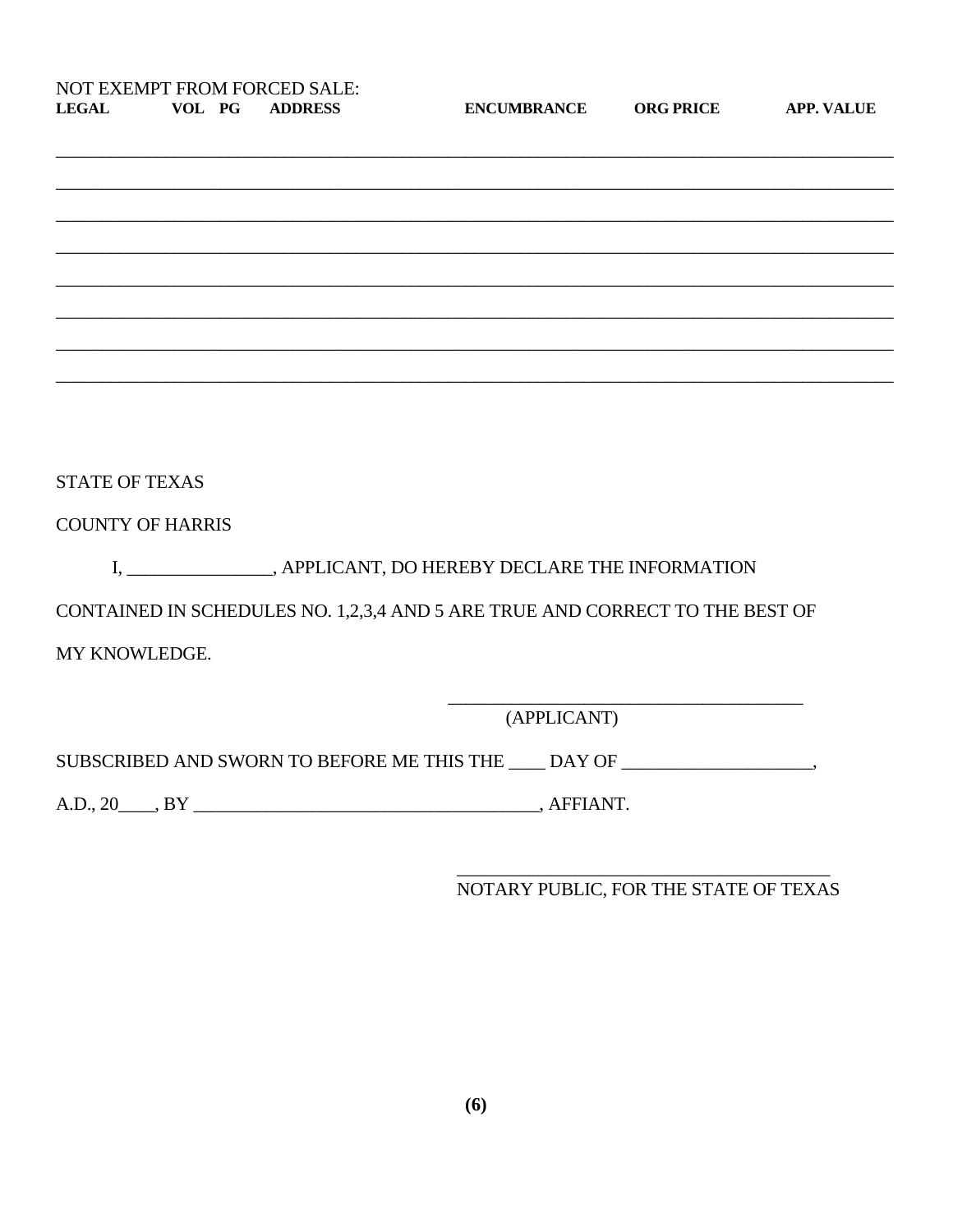## **SCHEDULE 2 BANKING RELATIONS** (A LIST OF ALL MY BANK SAVINGS & LOAN ACCOUNTS)

| <b>NAME AND LOCATION</b> | <b>BALANCE</b> | ACC# | <b>LOANS</b> | HOW ENDORSED,<br><b>GUARANTEED OR</b><br><b>SECURE</b> |
|--------------------------|----------------|------|--------------|--------------------------------------------------------|
|                          |                |      |              |                                                        |
|                          |                |      |              |                                                        |
|                          |                |      |              |                                                        |
|                          |                |      |              |                                                        |
|                          |                |      |              |                                                        |

## **SCHEDULE 3 ACCOUNTS, LOANS & NOTES RECEIVABLE** (A LIST OF THE LARGEST AMOUNTS OWED TO ME.)

| <b>NAME AND</b><br><b>ADDRESS OF</b><br><b>DEBTOR</b> | <b>AMOUN</b><br>Т<br><b>OWING</b> | AGE<br>OF<br><b>DEBT</b> | <b>DESCRIPTION</b><br>OR NATURE OF<br><b>DEBT</b> | <b>DESCRIPTION OF</b><br><b>SECURITY HELD</b> | <b>DATE</b><br><b>PAYMENT</b><br><b>EXPECTED</b> |
|-------------------------------------------------------|-----------------------------------|--------------------------|---------------------------------------------------|-----------------------------------------------|--------------------------------------------------|
|                                                       |                                   |                          |                                                   |                                               |                                                  |
|                                                       |                                   |                          |                                                   |                                               |                                                  |
|                                                       |                                   |                          |                                                   |                                               |                                                  |
|                                                       |                                   |                          |                                                   |                                               |                                                  |
|                                                       |                                   |                          |                                                   |                                               |                                                  |
|                                                       |                                   |                          |                                                   |                                               |                                                  |
|                                                       |                                   |                          |                                                   |                                               |                                                  |

## **SCHEDULE 4 LIFE INSURANCE**

| <b>NAME OF</b><br><b>PERSON</b><br><b>INSURED</b> | <b>NAME OF</b><br><b>BENEFICIARY</b> | NAME OF INS.<br><b>COMPANY</b> | <b>TYPE OF</b><br><b>POLICY</b> | <b>FACE</b><br><b>AMOUNT OF</b><br><b>POLICY</b> | <b>TOTAL</b><br><b>LOANS</b><br><b>AGAINST</b><br><b>POLICY</b> |
|---------------------------------------------------|--------------------------------------|--------------------------------|---------------------------------|--------------------------------------------------|-----------------------------------------------------------------|
|                                                   |                                      |                                |                                 |                                                  |                                                                 |
|                                                   |                                      |                                |                                 |                                                  |                                                                 |
|                                                   |                                      |                                |                                 |                                                  |                                                                 |
|                                                   |                                      |                                |                                 |                                                  |                                                                 |
|                                                   |                                      |                                |                                 |                                                  |                                                                 |
|                                                   |                                      |                                |                                 |                                                  |                                                                 |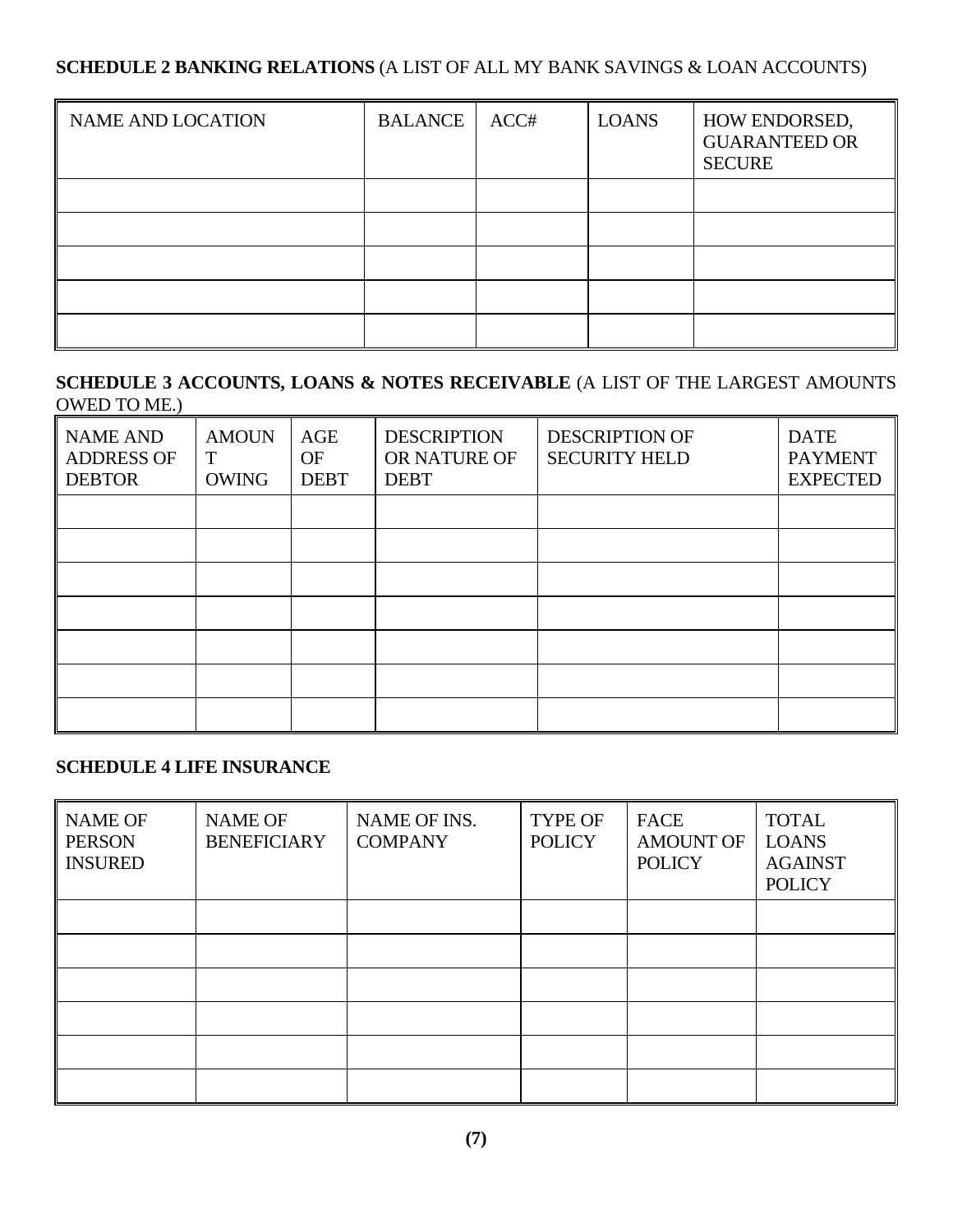## **SCHEDULE 5 OTHER STOCKS & BONDS**

| <b>FACE VALUE</b><br><b>BONDS &amp;</b><br><b>STOCK SHARES</b> | DESCRIP.<br><b>OF</b><br><b>SECURITY</b> | <b>REGISTERED</b><br>IN THE NAME<br>OF | <b>COST</b> | <b>PRESENT</b><br><b>MARKET</b><br><b>VALUE</b> | <b>INCOME</b><br><b>REC'D</b><br><b>LAST YEAR</b> | IF<br><b>PLEDGED</b><br><b>STATE TO</b><br><b>WHOM</b> |
|----------------------------------------------------------------|------------------------------------------|----------------------------------------|-------------|-------------------------------------------------|---------------------------------------------------|--------------------------------------------------------|
|                                                                |                                          |                                        |             |                                                 |                                                   |                                                        |
|                                                                |                                          |                                        |             |                                                 |                                                   |                                                        |
|                                                                |                                          |                                        |             |                                                 |                                                   |                                                        |
|                                                                |                                          |                                        |             |                                                 |                                                   |                                                        |
|                                                                |                                          |                                        |             |                                                 |                                                   |                                                        |
|                                                                |                                          |                                        |             |                                                 |                                                   |                                                        |

THE UNDERSIGNED CERTIFIES THAT THE INFORMATION CONTAINED IN THIS FINANCIAL STATEMENT HAS BEEN CAREFULLY READ AND IS COMPLETE, (WITHOUT MATERIAL OMISSIONS) TRUE AND CORRECT.

DATE: \_\_\_\_\_\_\_\_\_\_\_\_\_\_\_\_\_\_\_\_\_ SIGNED: \_\_\_\_\_\_\_\_\_\_\_\_\_\_\_\_\_\_\_\_\_\_\_\_\_\_\_\_\_\_\_\_\_\_\_\_\_\_\_\_\_\_\_\_\_\_\_\_\_\_\_\_

SUBSCRIBED AND SWORN TO BEFORE ME THIS THE \_\_\_\_\_\_\_DAY OF \_\_\_\_\_\_\_\_\_\_\_\_\_\_\_\_\_\_\_\_\_\_,

A.D., 20\_\_\_\_\_, \_\_\_\_\_\_\_\_\_\_\_\_\_\_\_\_\_\_\_\_\_\_\_\_\_\_\_\_\_\_\_\_\_\_APPLICANT-AFFIANT.

WITNESS MY HAND AND SEAL OF OFFICE THIS THE \_\_\_\_\_\_\_DAY OF \_\_\_\_\_\_\_\_\_\_\_\_\_\_\_\_\_\_\_\_\_\_\_

 $A.D., 20$ <sub>\_\_\_\_\_\_\_</sub>.

 $\mathcal{L}_\text{max}$  and  $\mathcal{L}_\text{max}$  and  $\mathcal{L}_\text{max}$  and  $\mathcal{L}_\text{max}$  and  $\mathcal{L}_\text{max}$  NOTARY PUBLIC FOR THE STATE OF TEXAS MY COMMISSION EXPIRES: